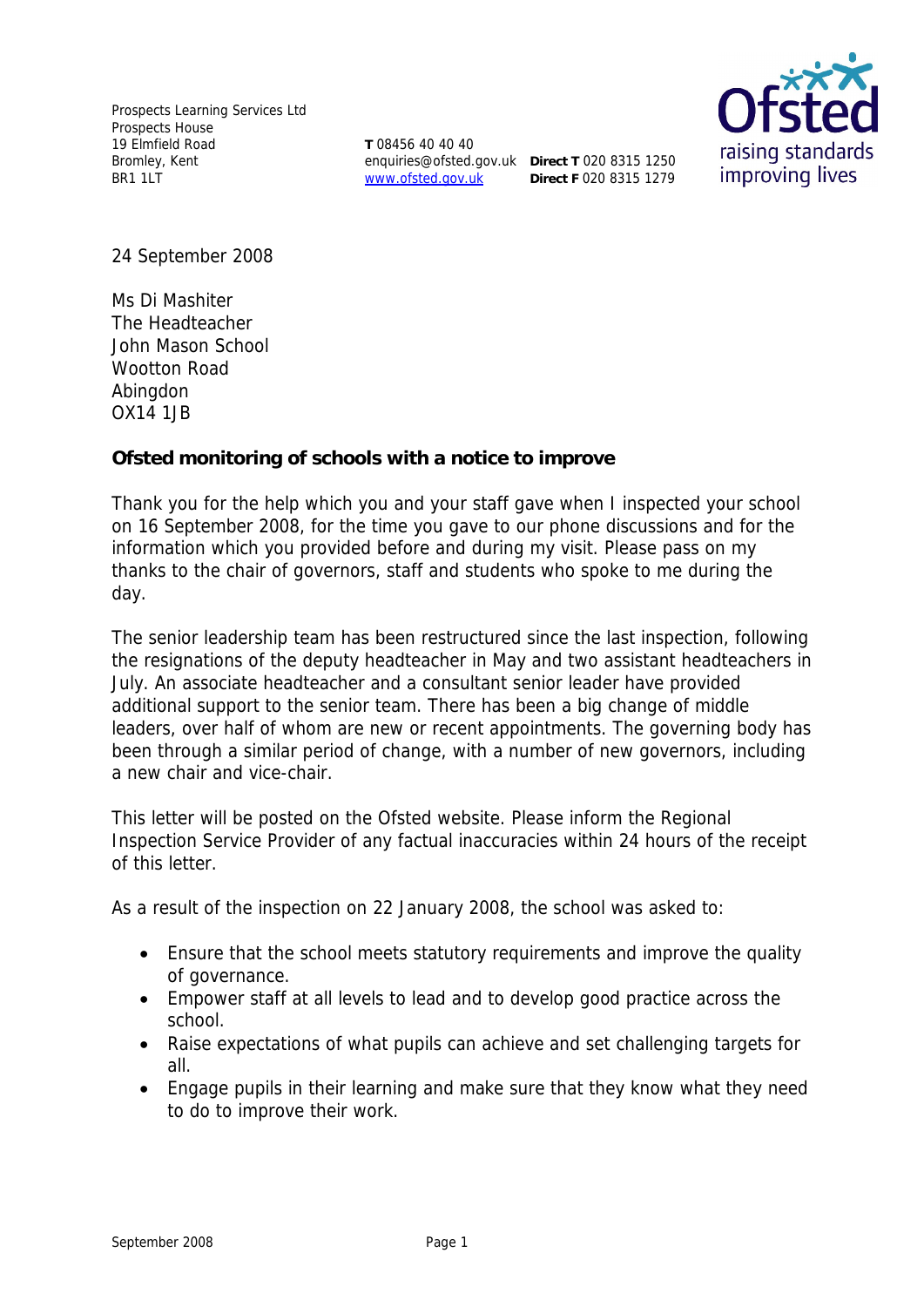

Having considered all the evidence I am of the opinion that at this time the school is making good progress in addressing these issues for improvement and in raising the pupils' achievements.

The school now meets statutory requirements with regard to providing a daily act of collective worship, reporting progress in citizenship to parents and implementing a race equality policy. Governors' committees have been re-structured and now meet regularly. The headteacher and the local authority (LA) have worked hard to develop the role of the governing body and this has resulted in a number of improvements. Recent appointments and an increased involvement in the life of the school mean that the governing body is in a much better position to help shape the strategic direction of the school and challenge senior leaders on its performance.

Senior leaders, including those who are new, have a good understanding of the school's strengths and weaknesses and of what needs to be done to ensure improvement, based on accurate monitoring and self-evaluation. They are beginning to challenge middle managers more rigorously. Good structures are in place to support staff and their professional development is focused clearly on the issues identified for improvement. The headteacher has achieved the difficult task of raising morale while making clear to staff exactly where improvements are needed. A new staffing structure has been drawn up, supported by detailed job descriptions. This makes lines of accountability clear and distributes leadership roles sensibly. As one teacher said, 'Things are much better now. Expectations are clear – they were woolly before.' Systems are now in place to enable middle managers to monitor and evaluate provision in their areas of responsibility. One head of department commented, 'We're informing senior leaders now, rather than senior leaders informing us'. Another added, 'Departmental development plans mean something now and things shift because of them'. Although there is still some way to go before all middle managers have the skills to be fully accountable, post holders show enthusiasm and a desire to do their best for their pupils. They are beginning to grow rapidly in confidence and expertise under the headteacher's leadership. Good practice is being shared through initiatives such as the setting up of 'Teaching and Learning Communities', regular and clearly focused lesson observations as well as strategies such as 'Tip of the Week'. Evidence from records of lesson observations, the LA and feedback from pupils shows that, as a result, teaching has improved, although more remains to be done before the overall quality of teaching and learning rises from satisfactory to good.

Although there is still a long way to go before the school can be confident that all pupils are achieving as well as they can, a good start has been made in this area. At the time of the last inspection a parent said that 'average is acceptable'. This is no longer the case. There has been a great deal of work undertaken since January and particularly since Easter to develop a comprehensive system for tracking pupils' progress. The data system is well on the way to being consistently used by teachers to help them plan their lessons and ensure that pupils of all abilities make appropriate progress. Targets are now challenging, rather than comfortable, and teachers are getting better at expecting more of their pupils. As one pupil commented, 'My teacher teaches us to think outside the box.' The school is now in a